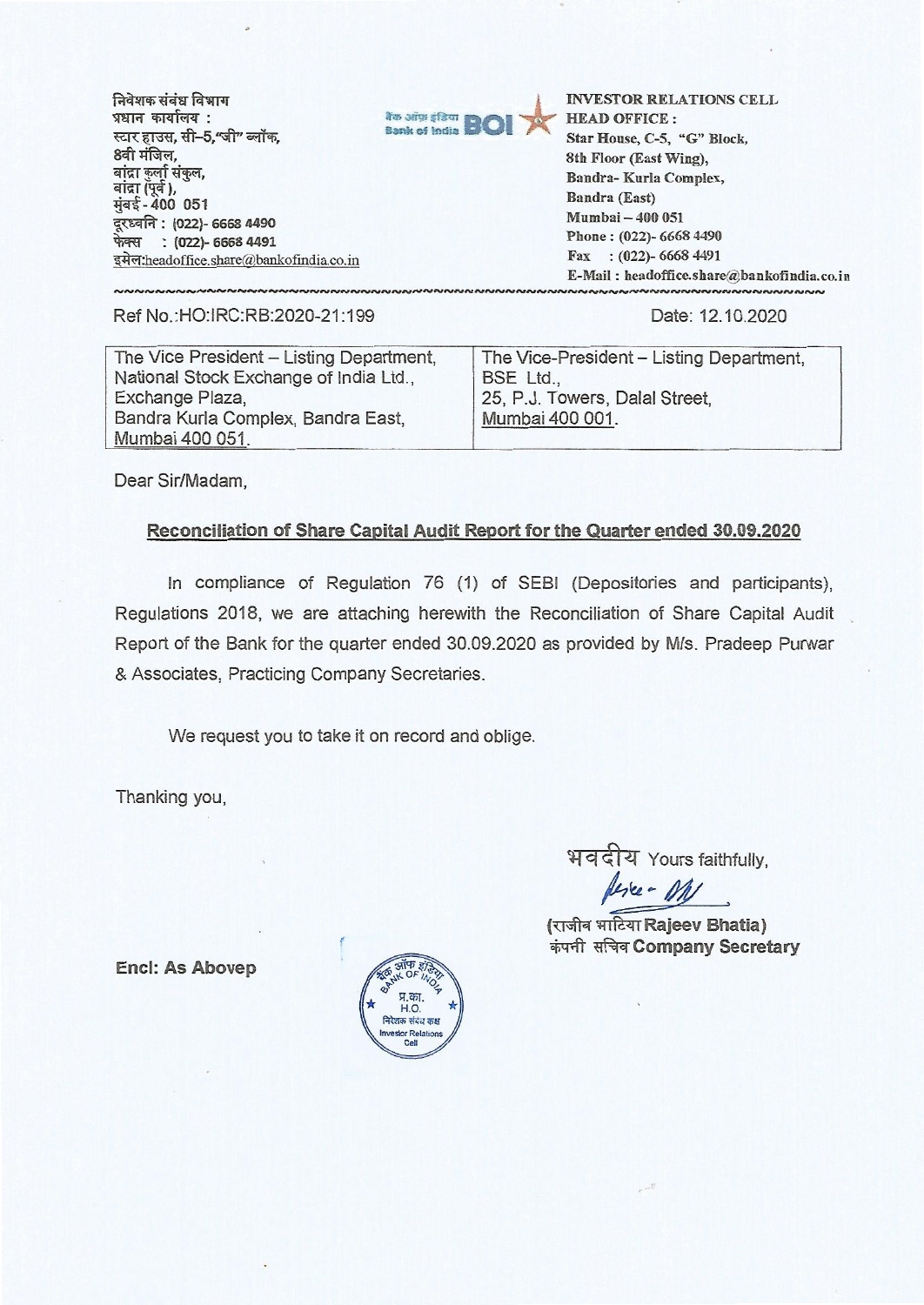

**Pradeep Purwar & Associates** Company Secretaries

To, Board of Directors **Bank of India**  Star House, Bandra- Kurla Complex, Mumbai - 400 051

## **CERTIFICATE**

We have examined the Register of Members, beneficiary details furnished by the Depositories and other records / documents being maintained by **Bank of India** and **Big Share Services**  Private Limited, its Registrar and Share Transfer Agents for issuing this certificate, in accordance with the circular D&CC / FITTC / CIR-16 / 2002 dated December 31, 2002 issued by the Securities and Exchange Board of India and in terms of Regulation 76(1) of the SEBI (Depositories and Participants) Regulations, 2018 (erstwhile Regulation 55A of SEBI (Depositories and Participants) Regulations, 1996).

In our opinion and to the best of our information and according to the explanations given to us and based on such verification as considered necessary, we hereby certify that **Bank of India** and its Registrar have complied with all the requirements as prescribed in the aforesaid SEBI Regulations and the Reconciliation of Share Capital Audit Report for the quarter ended **30th September, 2020** is annexed hereto (in the format prescribed by the stock exchanges).



**Place: Thane Date: 09th October, 2020**  **For Pradeep Purwar & Associates Company Secretaries** 

Pouguvar

**Pradeep Kumar Purwar Proprietor CoP No. 5918 FCS No. 5769** 

G-504, Virai, Kanchanpushpa Complex, Ghodbunder Road, Opp. Suraj Water Park, Thane (West) - 400 615, Maharashtra, India. Telefax : 91-22-2597 3004, 2597 3322 • E-mail : info@csppa.net • Website : www.csppa.in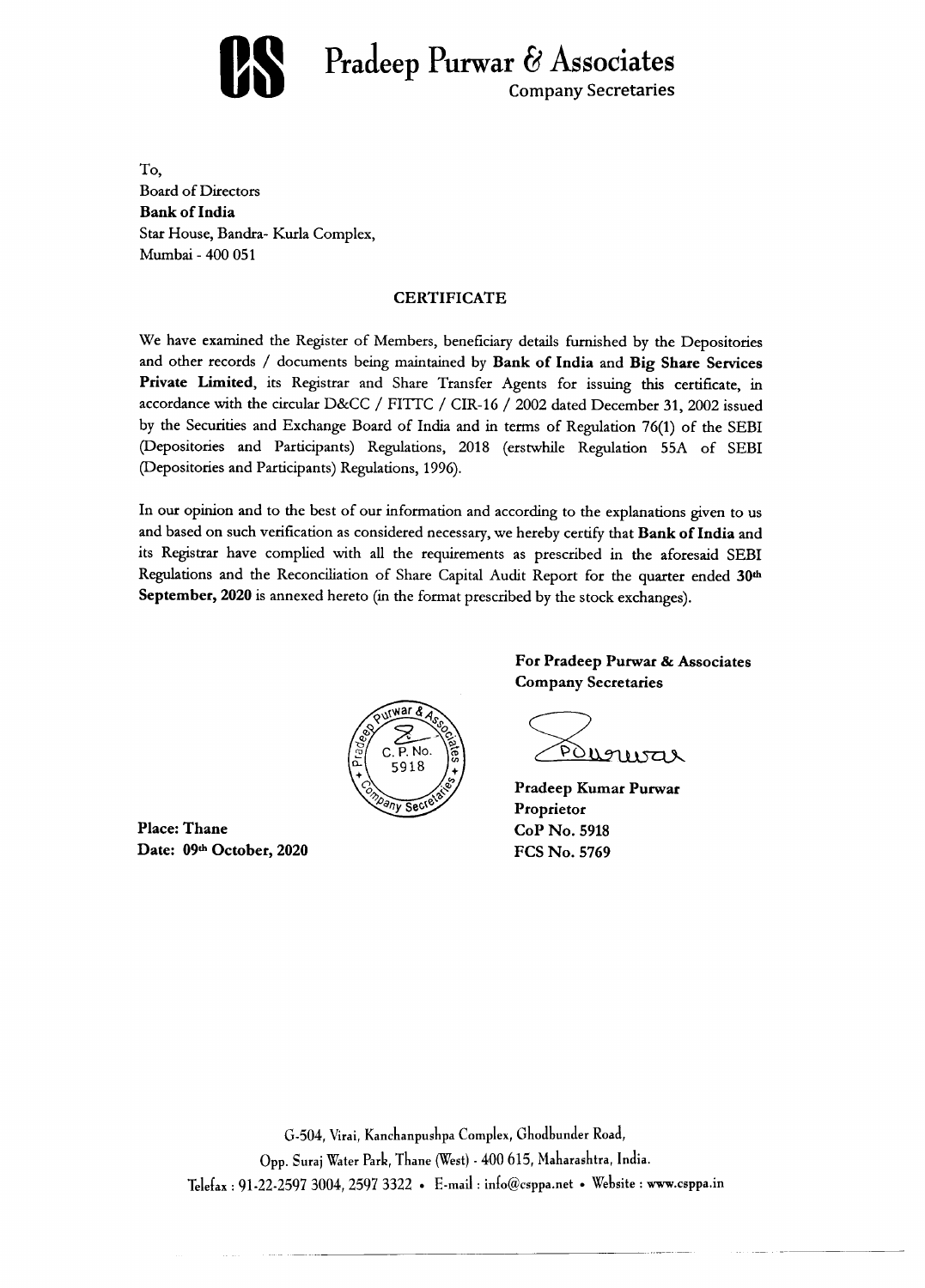**Pradeep Purwar & Associates** 2<br>
Company Secretaries 2

To, The Board of Directors **Bank of India**  Star House, Bandra-Kurla Complex, Mumbai - 400 051

## **RECONCILIATION OF SHARE CAPITAL AUDIT**

| 1. | For Quarter Ended                                                   | $\ddot{\cdot}$       | 30 <sup>th</sup> September, 2020                                                                               |  |  |
|----|---------------------------------------------------------------------|----------------------|----------------------------------------------------------------------------------------------------------------|--|--|
| 2. | <b>ISIN</b>                                                         | $\ddot{\cdot}$       | <b>INE084A01016</b>                                                                                            |  |  |
| 3. | Face Value                                                          | $\ddot{\phantom{a}}$ | $Rs. 10/-$                                                                                                     |  |  |
| 4. | Name of the Bank                                                    | $\ddot{\cdot}$       | Bank of India                                                                                                  |  |  |
| 5. | Registered Office Address                                           | $\ddot{\cdot}$       | C-5, "G" Block, Star House,<br>8 <sup>th</sup> Floor (East Wing),<br>Bandra Kurla Complex,<br>Mumbai - 400 051 |  |  |
| 6. | Correspondence Address:                                             | $\ddot{\cdot}$       | C-5, "G" Block, Star House,<br>8 <sup>th</sup> Floor (East Wing),<br>Bandra Kurla Complex,<br>Mumbai - 400 051 |  |  |
| 7. | Telephone & Fax No.                                                 | $\ddot{\phantom{a}}$ | Phone No.:<br>$022 - 66684490$<br>Fax No.<br>$022 - 66684491$<br>$\cdot$ :                                     |  |  |
| 8. | <b>Email Address</b>                                                | $\ddot{\cdot}$       | headoffice.share@bankofindia.co.in                                                                             |  |  |
| 9. | Name of the stock exchange<br>where bank's securities<br>are listed | $\ddot{\phantom{0}}$ | <b>BSE Limited (BSE)</b><br>(i)<br>National Stock Exchange of India<br>(ii)<br>Limited (NSE)                   |  |  |

| Particulars                             | <b>Number of Shares</b> | % of Total            |  |
|-----------------------------------------|-------------------------|-----------------------|--|
|                                         |                         | <b>Issued Capital</b> |  |
| 10. Issued Capital                      | *# 3,27,81,00,450       | 100.00                |  |
| 11. Listed Capital (Exchange-wise)(BSE) | 3,27,69,23,350          | 99.96                 |  |
| (NSE)                                   |                         |                       |  |
| (as per Bank's records)                 | 3,27,69,23,350          |                       |  |
| 12. Held in dematerialised form in CDSL | 3,00,49,06,758          | 91.66                 |  |
| 13. Held in dematerialised form in NSDL | 25,82,88,678            | 7.88                  |  |
| 14. Physical                            | 1,37,27,914             | 0.42                  |  |
| 15. Total No. of Shares (12+13+14)      | 3,27,69,23,350          | 99.96                 |  |

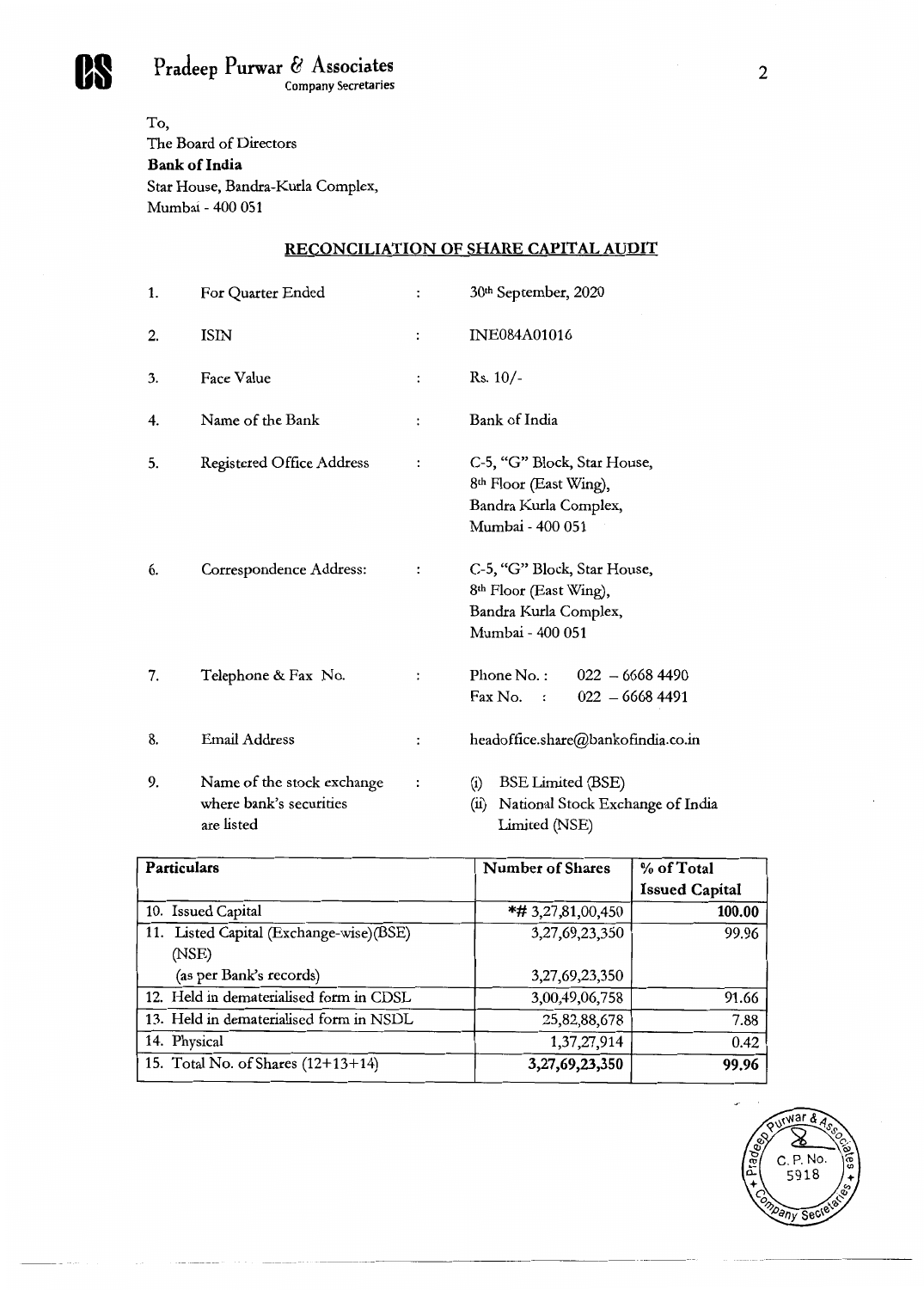**\* 2,91,96,90,866 Equity Shares of the Bank are held by Central Government and are not tradable** 

**# Includes 11,77,100 Equity Shares forfeited by the Bank** 

| 16. | Reason for difference if any, between (11& 15) | : Nil                    |
|-----|------------------------------------------------|--------------------------|
|     | Difference between (10 & 15)                   | :11,77,100 Equity Shares |
|     | Difference between (10 & 11)                   | :11,77,100 Equity Shares |

The Bank had on 29<sup>th</sup> March 2003, forfeited 11,85,300 Equity Shares. Out of the aforesaid shares, annulment of forfeiture of 8,200 equity shares was done till 30<sup>th</sup> September, 2020. 11,77,100 Equity Shares have not been listed on the Stock Exchanges.

17. Certifying the details of changes in share capital during quarter under consideration as per Table below:

| Particular     | No     | of | Applied/ | Listed    | Whether   | Whethe      | In-       |
|----------------|--------|----|----------|-----------|-----------|-------------|-----------|
| $s$ ***        | shares |    | Not      | on Stock  | intimated |             | principle |
|                |        |    | Applied  | Exchang   | to CDSL   | Intimat     | approval  |
|                |        |    | for      | <b>es</b> |           | ed<br>to    | Pending   |
|                |        |    | listing  | (Specify  |           | <b>NSDL</b> | for<br>SЕ |
|                |        |    |          | Names)    |           |             | (Specify  |
|                |        |    |          |           |           |             | Names)    |
| Not Applicable |        |    |          |           |           |             |           |

- 18. Register of Members is updated (Yes / No)  $\cdot$  Yes If not, updated up to which date  $\qquad \qquad$ : Not Applicable
- 19. Reference of previous quarter with regards to excess dematerialized shares, if any. Not Applicable
- 20. Has the bank resolved the matter mentioned in point no. 19 above in the current quarter? If not, reasons why? Not Applicable
- 21. Mention the total no. of requests, if any, confirmed after 21 days and the total no. of requests pending beyond 21 days with the reasons for delay:

| Total No of Demat requests    | No of    | No of  | Reasons for delay |
|-------------------------------|----------|--------|-------------------|
|                               | requests | shares |                   |
| Confirmed after 21 days       | Nil      | Nil    | Not Applicable    |
| Pending for more than 21 days | Nil      | Nil    | Not Applicable    |